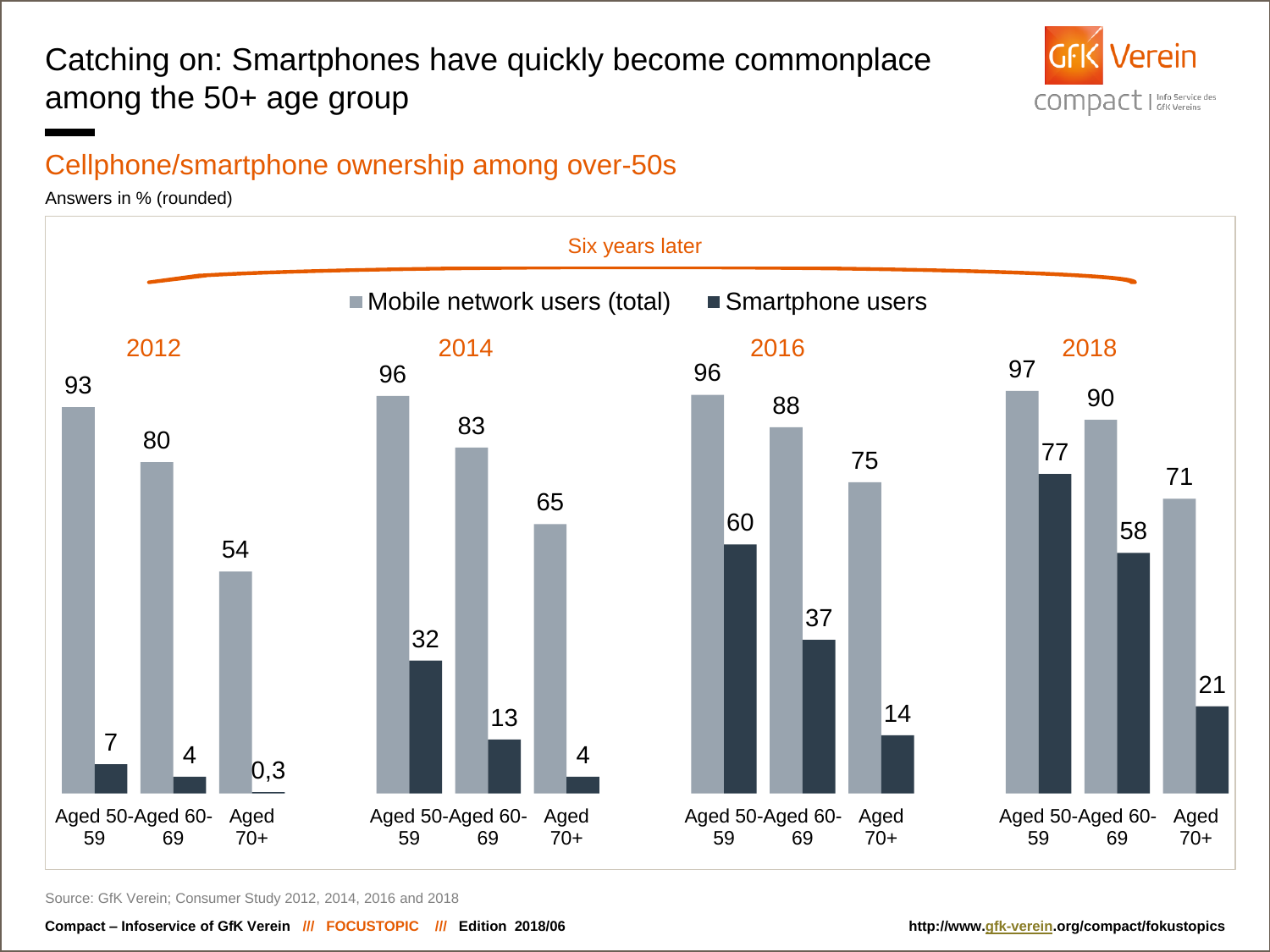### Nearly all 50-59 year-olds and three-quarters of 60-69 year-olds are already active internet users



#### Proportion of internet users among over-50s

Online activity within the last four weeks (home, work, elsewhere); answers in % (rounded)



Source: GfK Verein; Consumer Study 2012, 2014, 2016 and 2018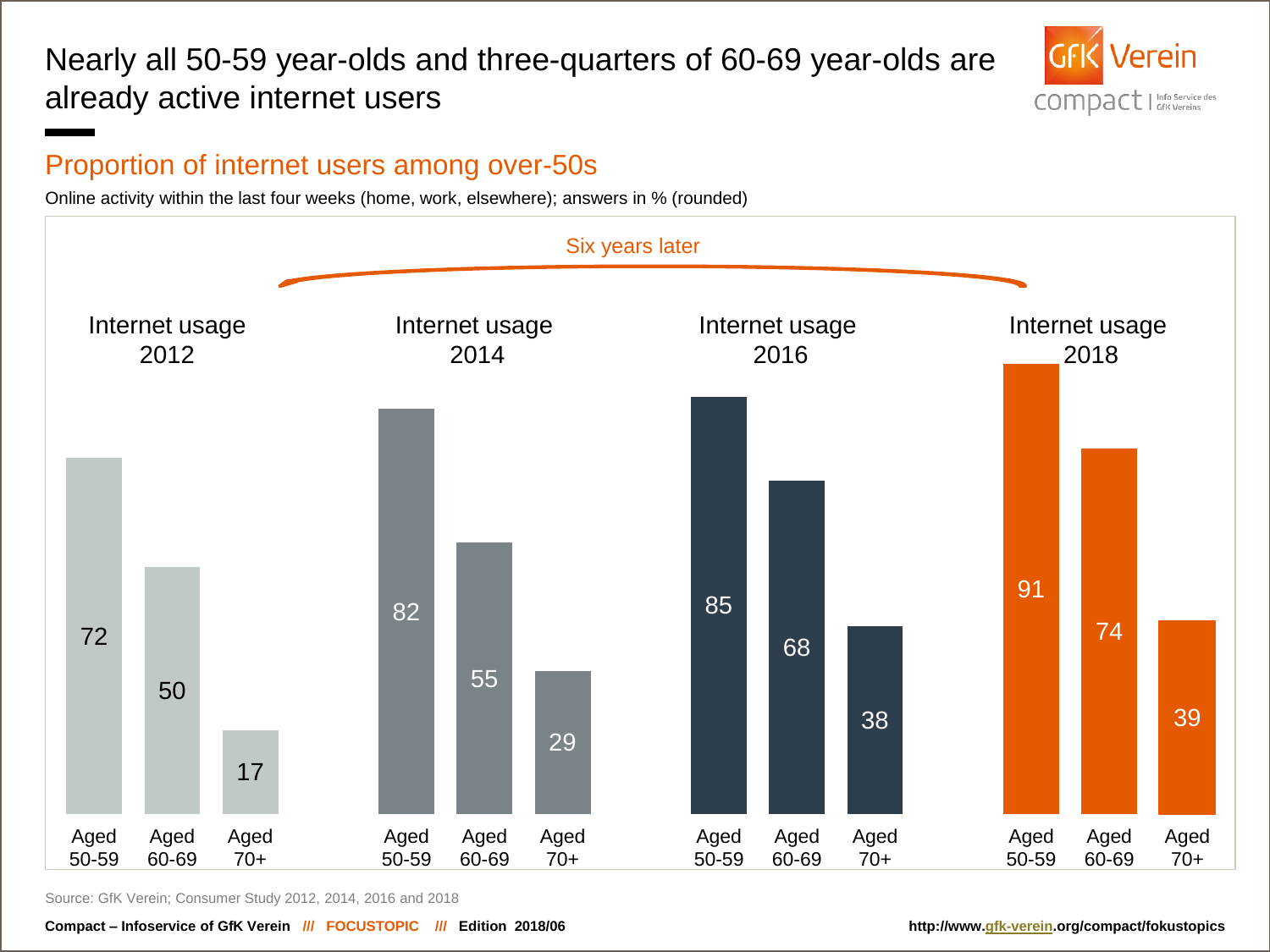# The majority of internet users above the age of 50 (also) surf the web via smartphones



#### Mobile internet usage within the last four weeks

Basis: Internet users sub-group; answers in % (rounded)



Source: GfK Verein; Consumer Study 2012, 2014, 2016 and 2018

**Compact – Infoservice of GfK Verein /// FOCUSTOPIC /// Edition 2018/06 http://www.[gfk-verein.](https://www.gfk-verein.org/en/compact/focustopics/50plus-smartphone-fever-takes-hold)org/compact/fokustopics**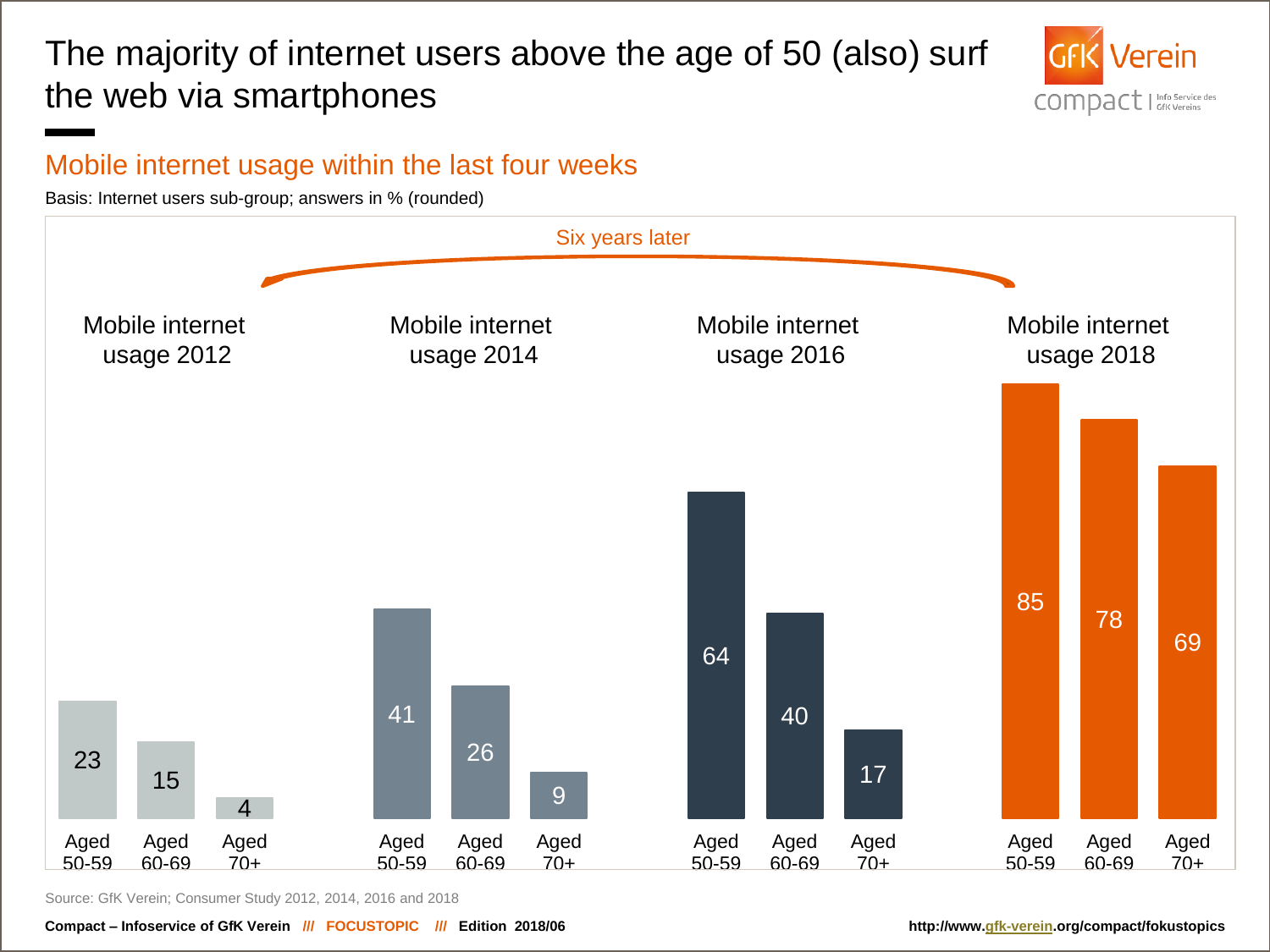### High relevance: Many 50-59 year-olds see their cell phone as a practical aid in everyday life



#### Statements and atttudes regarding cell phones and smartphones in 2018

Basis: cell phone users sub-group; agreement with the respective statements (Top2Boxes; four-stage scale); answers in % (rounded)

|                                                                                                              | All cell<br>phone users | Age 50-59 | <b>Aged 60-69</b> | Aged $70+$ |
|--------------------------------------------------------------------------------------------------------------|-------------------------|-----------|-------------------|------------|
| Basis (number of respondents)                                                                                | 1893                    | 348       | 271               | 263        |
| "I am easiest to reach on my cell phone/smartphone."                                                         | 73                      | 70        | 49                | 29         |
| "Anytime, anywhere cell phone/smartphone, laptop or<br>tablet internet access saves me a lot of time."       | 64                      | 59        | 41                | 21         |
| "I organize my entire life with my cell phone/smartphone,<br>for example contacts, meetings and navigation." | 49                      | 40        | 24                | 10         |
| "Now I only give out my cell phone number, instead of my<br>landline."                                       | 46                      | 37        | 18                | 13         |
| "Losing my cell phone/smartphone would be harder than<br>losing my wallet."                                  | 34                      | 26        | 15                | 7          |
|                                                                                                              |                         |           |                   |            |

Age brackets (cell phone users)

Source: GfK Verein; Consumer Study 2012, 2014, 2016 and 2018

**Compact – Infoservice of GfK Verein /// FOCUSTOPIC /// Edition 2018/06 http://www.[gfk-verein.](https://www.gfk-verein.org/en/compact/focustopics/50plus-smartphone-fever-takes-hold)org/compact/fokustopics**